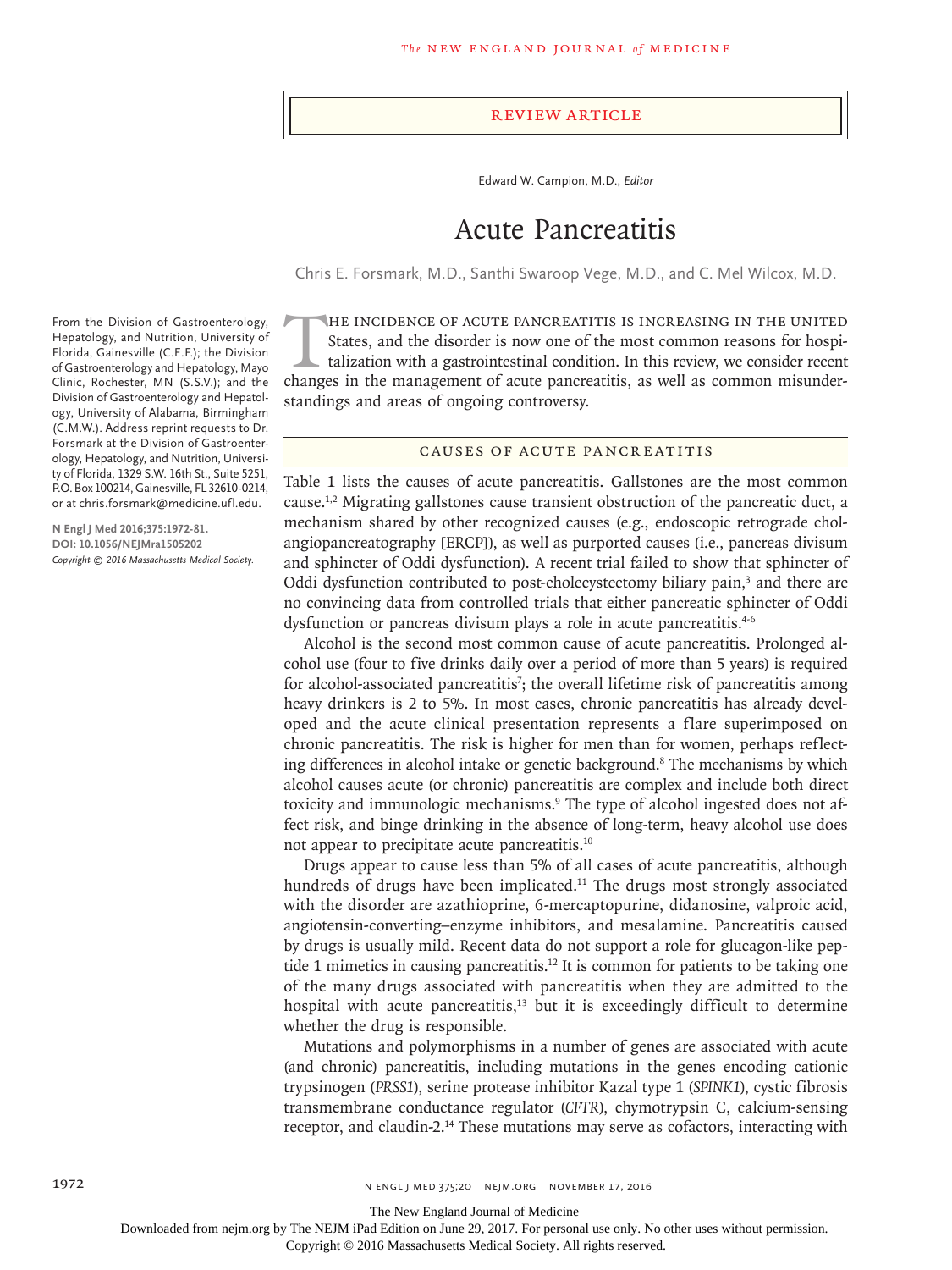| Table 1. Causes of Acute Pancreatitis.* |                                                               |                                                                                                                                                                                                                                       |                                                                                                                                               |
|-----------------------------------------|---------------------------------------------------------------|---------------------------------------------------------------------------------------------------------------------------------------------------------------------------------------------------------------------------------------|-----------------------------------------------------------------------------------------------------------------------------------------------|
| Cause                                   | Approximate Frequency                                         | Diagnostic Clues                                                                                                                                                                                                                      | Comments                                                                                                                                      |
| Gallstones                              | 40%                                                           | Gallbladder stones or sludge, abnormal liver-enzyme levels                                                                                                                                                                            | Endoscopic ultrasonography can reveal very small gallblad-<br>der or duct stones.                                                             |
| Alcohol                                 | 30%                                                           | Acute flares superimposed on underlying chronic pancreatitis                                                                                                                                                                          | Diagnosis rests on history, obtained with CAGE questions.j                                                                                    |
| Hypertriglyceridemia                    | $2 - 5%$                                                      | Fasting triglycerides >1000 mg/dl (11.3 mmol per liter)                                                                                                                                                                               |                                                                                                                                               |
| Genetic causes                          | Not known                                                     | Recurrent acute pancreatitis and chronic pancreatitis                                                                                                                                                                                 |                                                                                                                                               |
| Drugs                                   | 5%                                                            | Other evidence of drug allergy (e.g., rash) only in rare cases                                                                                                                                                                        | The condition is idiosyncratic and usually mild.                                                                                              |
| Autoimmune cause                        | $< 1\%$                                                       | acute pancreatitis; occurrence in younger patients; no IgG4<br>sponse to glucocorticoids; type 2: possible presentation as<br>Type 1: obstructive jaundice, elevated serum IgG4 levels, re-<br>elevation; response to glucocorticoids | Type 1 is a systemic disease affecting the pancreas, salivary<br>glands, and kidneys; in type 2, only the pancreas is af-<br>fected           |
| ERCP                                    | under-<br>5-10% (among patients<br>going ERCP)                |                                                                                                                                                                                                                                       | The symptoms can be reduced with rectal NSAIDS (diclofe-<br>nac or indomethacin) or temporary placement of a stent<br>in the pancreatic duct. |
| Trauma                                  | $< 1\%$                                                       | Blunt or penetrating trauma, particularly in midbody of pan-<br>creas as it crosses spine                                                                                                                                             |                                                                                                                                               |
| Infection                               | $< 1\%$                                                       | Viruses: CMV, mumps, and EBV most common; parasites:<br>ascaris and clonorchis                                                                                                                                                        |                                                                                                                                               |
| Surgical complication                   | 5-10% (among patients under-<br>going cardiopulmonary bypass) |                                                                                                                                                                                                                                       | The condition is probably due to pancreatic ischemia; pan-<br>creatitis may be severe.                                                        |
| Obstruction                             | Rare                                                          | Celiac disease and Crohn's disease, pancreas divisum (contro-<br>versial), and sphincter of Oddi dysfunction (very controver-<br>siall                                                                                                | On rare occasions, malignant pancreatic duct or ampullary<br>obstruction is seen.                                                             |
| Associated conditions                   | Common                                                        | Diabetes, obesity, and smoking                                                                                                                                                                                                        |                                                                                                                                               |
|                                         |                                                               | * CMV denotes cytomegalovirus, EBV Epstein–Barr virus, ERCP endoscopic retrograde cholangiopancreatography, and NSAIDs nonsteroidal antiinflammatory drugs.<br>† CAGE is an acronym for the following questions: Have you ever fe     |                                                                                                                                               |

The New England Journal of Medicine

Downloaded from nejm.org by The NEJM iPad Edition on June 29, 2017. For personal use only. No other uses without permission.

Copyright © 2016 Massachusetts Medical Society. All rights reserved.

Acute Pancreatitis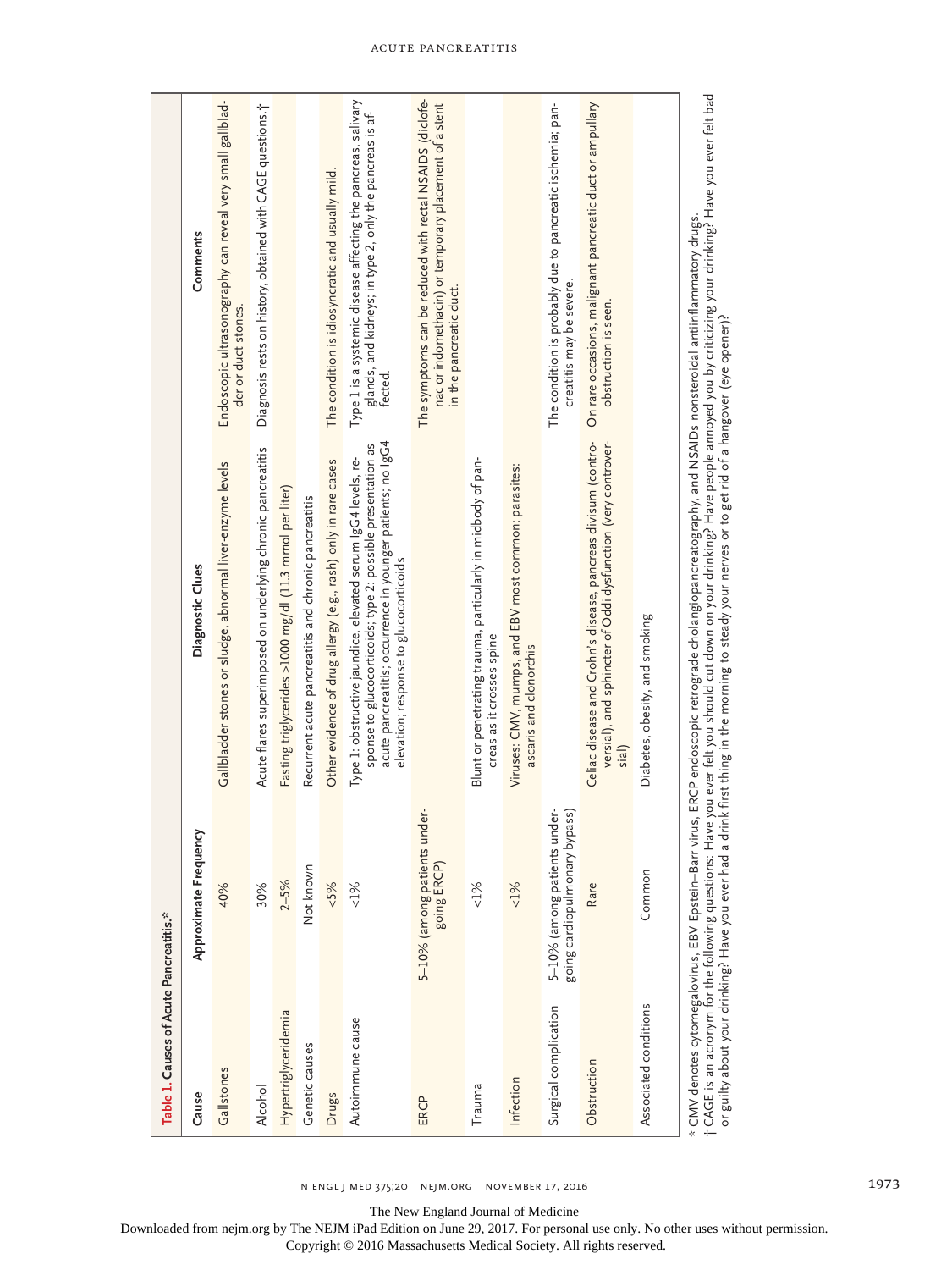other causes; for example, claudin-2 mutations work synergistically with alcohol.<sup>8,14</sup>

The cause of acute pancreatitis often cannot be established, and the proportion of persons who are considered to have idiopathic acute pancreatitis increases with age. A number of potential factors might contribute to unexplained pancreatitis, including unidentified genetic polymorphisms, exposure to smoking and other environmental toxins, $15$  and effects of coexisting diseases that are commonly associated with acute pancreatitis (e.g., obesity and diabetes). Morbid obesity is a risk factor for acute pancreatitis<sup>2,16</sup> and for severe acute pancreatitis.17 Type 2 diabetes increases the risk of acute pancreatitis by a factor of 2 or 3.<sup>2</sup> Both obesity and diabetes are also risk factors for chronic pancreatitis and pancreatic cancer.18

## Epidemiology

Acute pancreatitis in the United States accounts for health care costs of  $$2.5$  billion<sup>19</sup> and for 275,000 admissions each year. Admissions have increased by at least 20% over the past 10 years. Studies worldwide<sup>20-22</sup> have shown a rising but variable incidence of acute pancreatitis, including large increases in incidence in pediatric populations.23 This increased risk of pancreatitis tracks with the worldwide obesity epidemic and increasing rates of gallstones. Approximately 80% of patients admitted with acute pancreatitis have mild, self-limited disease and are discharged within several days. Mortality associated with acute pancreatitis has decreased over time, $2$  and the overall mortality is now approximately 2%. Death is more likely in certain subgroups of patients, including the elderly, those with more numerous and more severe coexisting conditions (particularly obesity), $16,17$  those in whom hospitalacquired infections develop, $24$  and those with severe episodes of acute pancreatitis (characterized by persistent failure of one or more organ systems or infected pancreatic necrosis).

range, and findings of acute pancreatitis on cross-sectional imaging (computed tomography [CT] or magnetic resonance imaging). Patients with vague abdominal symptoms and a minimally increased serum amylase or lipase level should not receive a diagnosis of acute (or chronic) pancreatitis. Cross-sectional imaging is invaluable in confirming an initial diagnostic impression, in assessing patients for other conditions that might mimic acute pancreatitis, and in evaluating patients with atypical symptoms or small elevations in serum pancreatic enzyme levels.

According to a recent international consensus (see the Supplementary Appendix, available with the full text of this article at NEJM.org), the classifications of moderately severe pancreatitis and severe pancreatitis are defined by the presence of complications that are systemic, local, or both. Systemic complications include failure of an organ system (respiratory, cardiovascular, or renal) and exacerbation of a preexisting disorder (e.g., chronic obstructive pulmonary disease, heart failure, or chronic liver disease). Local complications comprise peripancreatic fluid collections or pseudocysts and pancreatic or peripancreatic necrosis, whether sterile or infected.25 In this classification system, persistent failure of an organ system (i.e., lasting more than 48 hours) is the prime determinant of a poor outcome. The overall mortality is approximately 2%, but it approaches 30% among patients with persistent failure of an organ system. According to another classification system, the presence of both persistent organ failure and infected pancreatic necrosis ("critical" pancreatitis) is associated with the highest mortality (see the Supplementary Appendix).<sup>26</sup>

By providing standardized definitions and descriptions of severity, as well as radiographic features, these classification systems for acute pancreatitis have value in clinical research. However, they do not provide methods for predicting severity.

## Diagnosis and Classification

Accurate diagnosis of acute pancreatitis requires at least two of the following three diagnostic features<sup>25</sup>: abdominal pain consistent with acute pancreatitis, serum lipase or amylase levels that are at least 3 times the upper limit of the normal

#### PREDICTION OF SEVERITY

Knowing which patient will have severe pancreatitis could allow earlier triage to an intermediate care or intensive care unit and earlier initiation of effective therapy. Prediction of severity has been accomplished through careful observation by an experienced clinician, with symptoms,

1974 **n engl j med 375;20 NEMGL j med 375;20 NEJM.ORG NOVEMBER 17, 2016** 

The New England Journal of Medicine

Downloaded from nejm.org by The NEJM iPad Edition on June 29, 2017. For personal use only. No other uses without permission.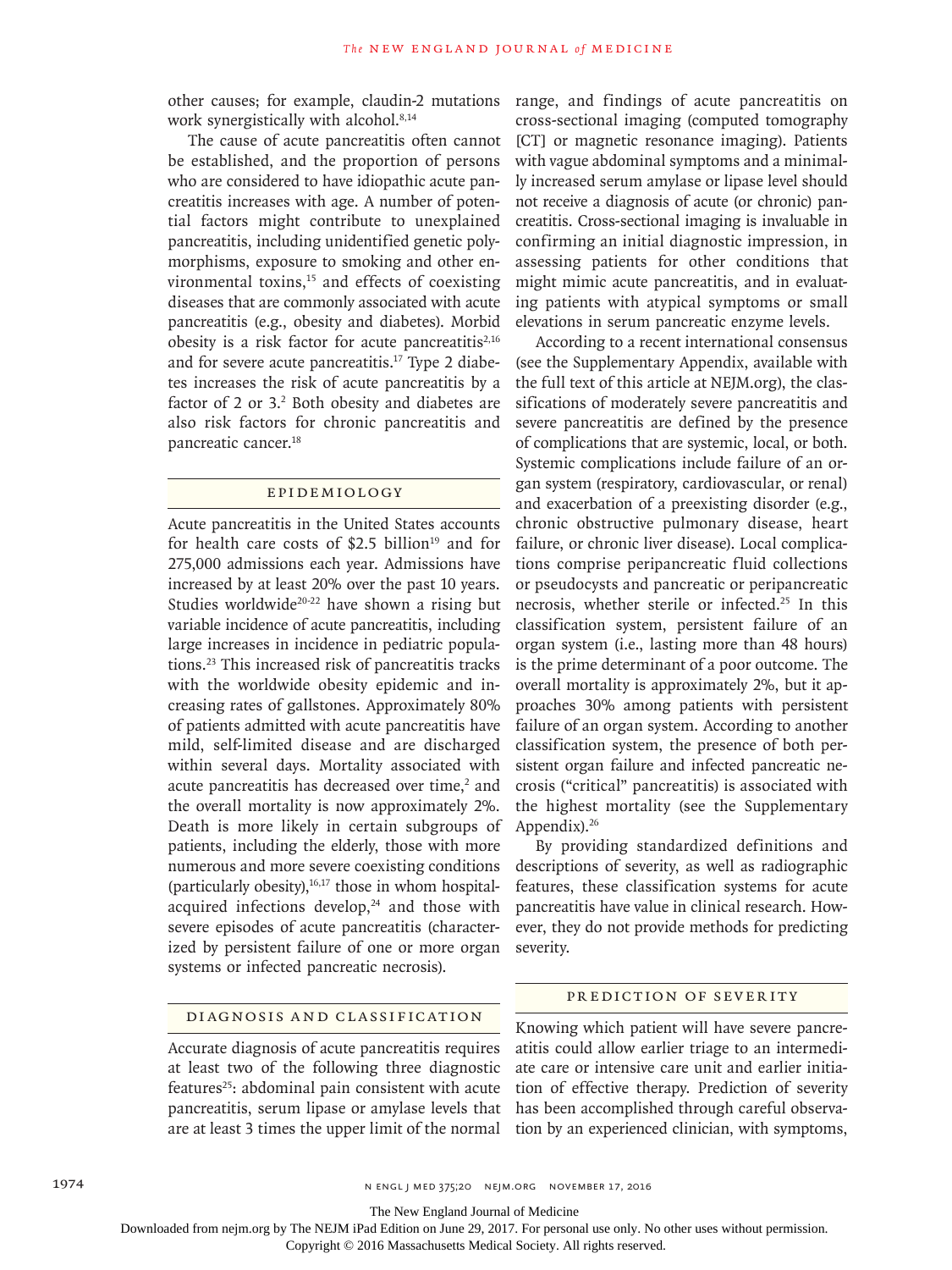signs, and the results of routine laboratory and radiographic testing taken into account. This process largely allows the identification of severe pancreatitis as it develops. A host of predictors, including clinical and laboratory markers and various scoring systems, have been developed to improve clinical judgment.

Clinical factors that increase the risk of complications or death among patients with acute pancreatitis include advanced age (≥60 years), numerous and severe coexisting conditions (a score of ≥2 on the Charlson comorbidity index [a weighted sum of diseases according to the codes of the International Classification of Diseases, 10th revision, with higher scores indicating a greater disease burden]), obesity (a bodymass index of >30 [calculated as the weight in kilograms divided by the square of the height in meters]), and long-term, heavy alcohol use.<sup>2</sup> A variety of laboratory measures have also been studied, primarily measures of intravascular volume depletion due to third-space losses (i.e., the leakage of fluid from the intravascular spaces and into the interstitial spaces), such as hemoconcentration and azotemia, or markers of inflammation (e.g., elevated levels of C-reactive protein and interleukins 6, 8, and 10). Several of these measures have reasonable predictive value for severe acute pancreatitis. The most useful predictors are elevated blood urea nitrogen and creatinine levels and an elevated hematocrit, particularly if they do not return to the normal range with fluid resuscitation.<sup>27,28</sup> The degree of elevation of the serum amylase or lipase level has no prognostic value.

A number of predictive systems use CT findings, but CT evidence of severe acute pancreatitis lags behind clinical findings, and an early CT study can underestimate the severity of the disorder. Several scoring systems have been developed to incorporate clinical, radiographic, and laboratory findings in various combinations: Acute Physiology and Chronic Health Evaluation II (APACHE II), APACHE combined with scoring for obesity (APACHE-O), the Glasgow scoring system, the Harmless Acute Pancreatitis Score (HAPS), PANC 3, the Japanese Severity Score (JSS), Pancreatitis Outcome Prediction (POP), and the Bedside Index for Severity in Acute Pancreatitis (BISAP).<sup>29</sup> These scoring systems all have a high false positive rate (i.e., in many patients with high scores, severe pancreatitis does not develop), which is an unavoidable consequence of the fact that in most patients, severe disease does not develop. The scoring systems are complex and cumbersome and not routinely used.

These scoring systems cannot replace ongoing evaluation by an experienced clinician. A few points are worth emphasizing for incorporation into clinical decisions. The presence of the systemic inflammatory response syndrome (SIRS) is usually obvious, although it may not be recognized. SIRS can be diagnosed on the basis of four routine clinical measurements, with findings of two or more of the following values: temperature, below 36°C or above 38°C; pulse, greater than 90 beats per minute; respiratory rate, greater than 20 breaths per minute (or partial pressure of arterial carbon dioxide, <32 mm Hg); and white-cell count, lower than 4000 or higher than 12,000 per cubic millimeter. SIRS that persists for 48 hours or more after the onset of symptoms is indicative of a poor prognosis. Recent guidelines<sup>27,28</sup> recommend using demographic and clinical factors at admission (advanced age, high body-mass index, and coexisting conditions), simple laboratory values at admission and during the next 24 to 48 hours (hematocrit, >44%; blood urea nitrogen level, >20 mg per deciliter [7 mmol per liter]; or creatinine level,  $>1.8$  mg per deciliter [159  $\mu$ mol per liter]), and the presence of SIRS to identify patients who are at greatest risk for severe disease and most likely to benefit from a high-intensity nursing unit. During the first 48 to 72 hours, a rising hematocrit or blood urea nitrogen or creatinine level, persistent SIRS after adequate fluid resuscitation, or the presence of pancreatic or peripancreatic necrosis on cross-sectional imaging constitutes evidence of evolving severe pancreatitis.<sup>30</sup>

#### MANAGEMENT OF ACUTE **PANCREATITIS**

The essential requirements for the management of acute pancreatitis are accurate diagnosis, appropriate triage, high-quality supportive care, monitoring for and treatment of complications, and prevention of relapse (Fig. 1).

## **Fluid Resuscitation**

Substantial third-space loss and intravascular volume depletion are the basis for many of the negative predictive features of acute pancreatitis

The New England Journal of Medicine

Downloaded from nejm.org by The NEJM iPad Edition on June 29, 2017. For personal use only. No other uses without permission.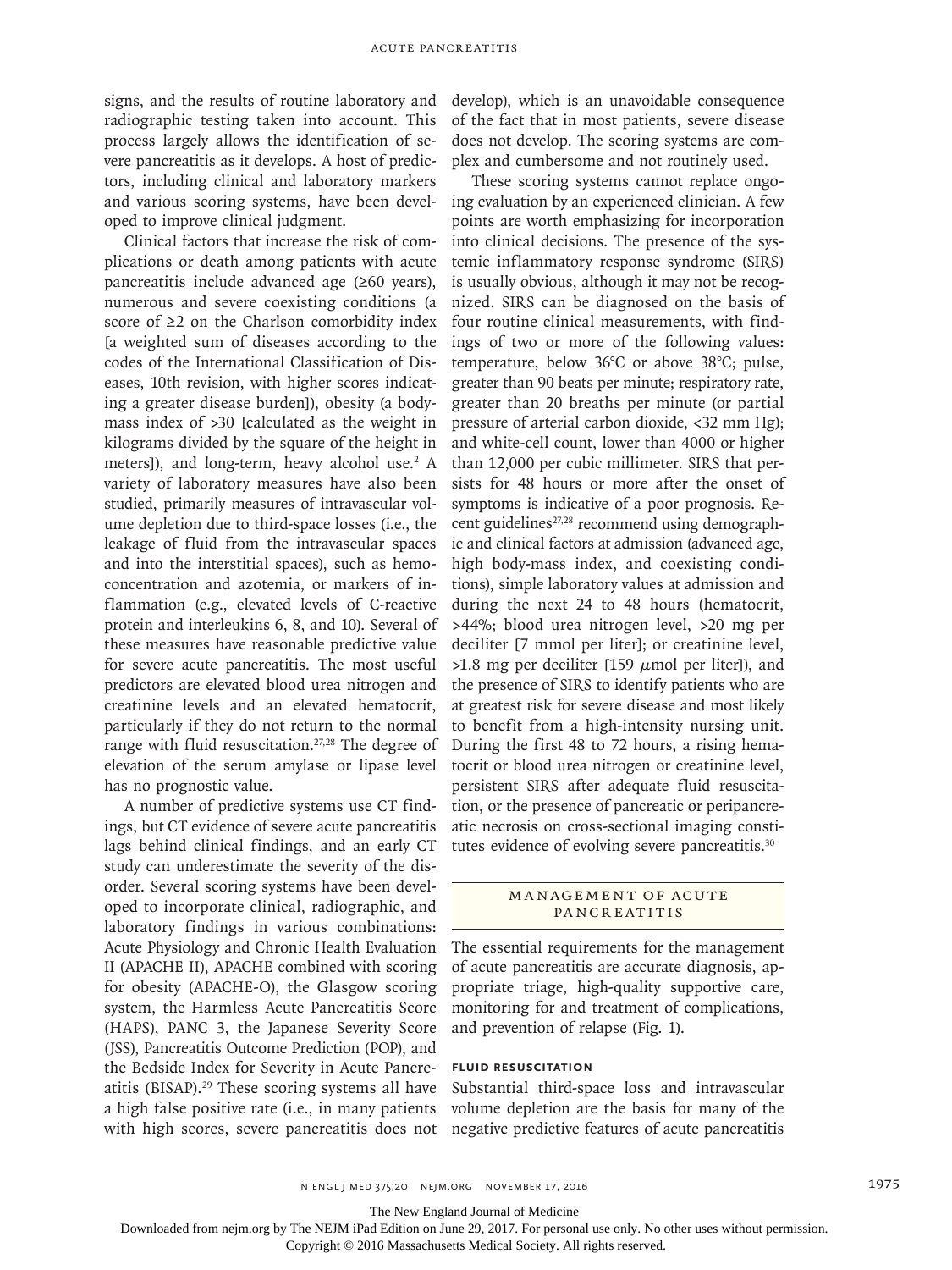

(hemoconcentration and azotemia).27-30 On the basis of retrospective studies suggesting that aggressive fluid administration during the first 24 hours reduces morbidity and mortality, $31,32$ current guidelines provide directions for early and vigorous fluid administration.27,28

Vigorous fluid therapy is most important during the first 12 to 24 hours after the onset of symptoms and is of little value after 24 hours. Administration of a balanced crystalloid solution has been recommended at a rate of 200 to 500 ml per hour, or 5 to 10 ml per kilogram of

The New England Journal of Medicine

Downloaded from nejm.org by The NEJM iPad Edition on June 29, 2017. For personal use only. No other uses without permission.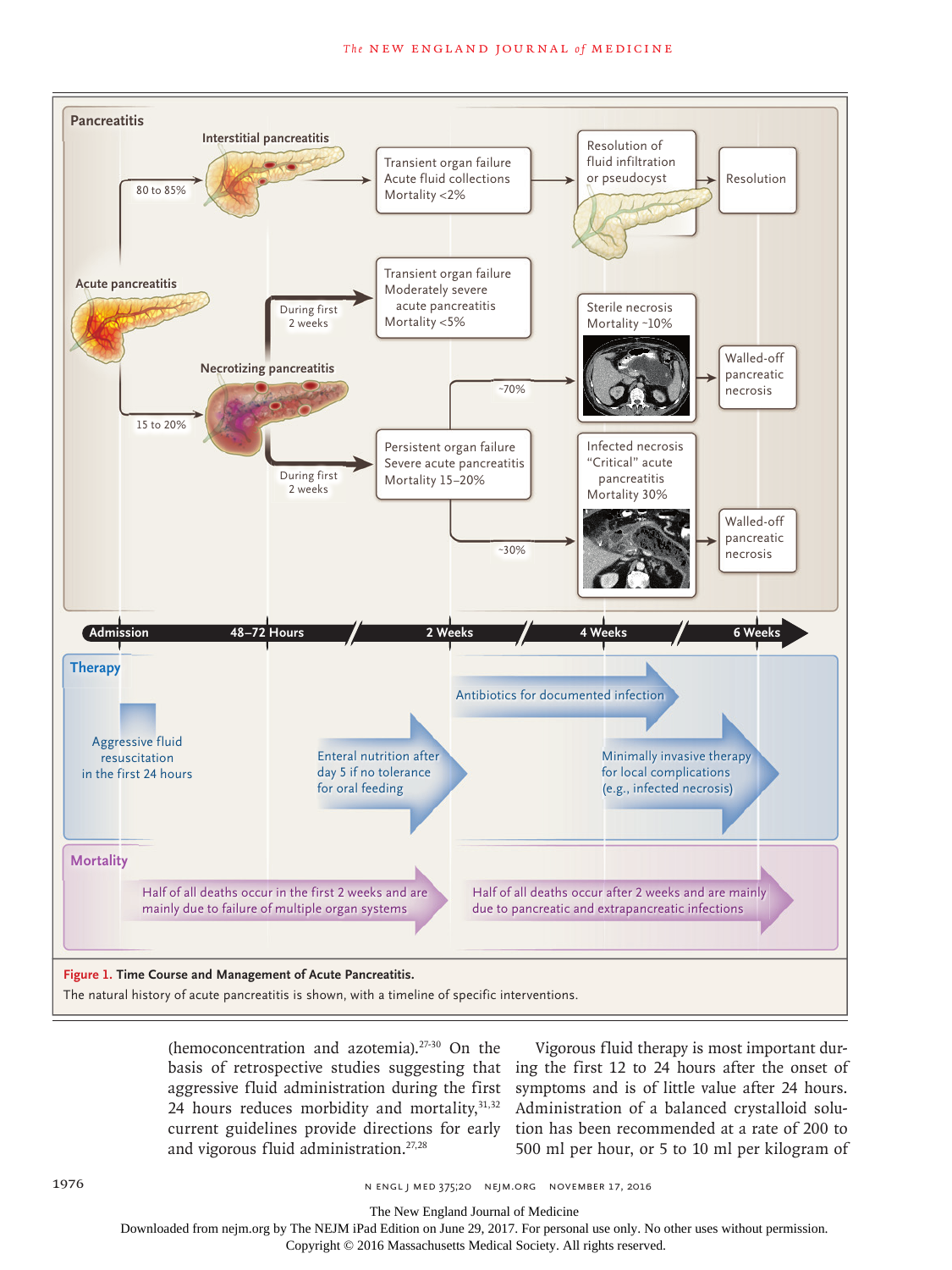body weight per hour, which usually amounts to 2500 to 4000 ml within the first 24 hours. $27,28$ One trial suggested the superiority of Ringer's lactate as compared with normal saline in reducing inflammatory markers.<sup>33</sup> Clinical cardiopulmonary monitoring for fluid status, hourly measurement of urine output, and monitoring of the blood urea nitrogen level and hematocrit are practical ways to gauge the adequacy of fluid therapy.

The main, and not inconsequential, risk of fluid therapy is volume overload. Excessive fluid administration results in increased risks of the abdominal compartment syndrome, sepsis, need for intubation, and death.<sup>34,35</sup> Fluid therapy needs to be tailored to the degree of intravascular volume depletion and the cardiopulmonary reserve that is available to handle the fluid. All recommendations regarding fluid resuscitation in patients with acute pancreatitis are based largely on expert opinion. Randomized trials are needed to address the type of fluid, the rate of administration, and the goals of therapy.36 In the interim, it seems prudent to provide the aggressive regimen of fluid therapy outlined above, as tolerated, in the first 24 hours of illness.

# **Feeding**

Total parenteral nutrition is now known to be more expensive, riskier, and no more effective than enteral nutrition in patients with acute pancreatitis.27,28,37,38 In patients with mild acute pancreatitis who do not have organ failure or necrosis, there is no need for complete resolution of pain or normalization of pancreatic enzyme levels before oral feeding is started.<sup>39</sup> A lowfat soft or solid diet is safe and associated with shorter hospital stays than is a clear-liquid diet with slow advancement to solid foods.<sup>40,41</sup> Most patients with mild acute pancreatitis can be started on a low-fat diet soon after admission, in the absence of severe pain, nausea, vomiting, and ileus (all of which are unusual in mild cases of acute pancreatitis).

A need for artificial enteral feeding may be predicted by day 5, on the basis of symptoms that continue to be severe or an inability to tolerate attempts at oral feeding. Although nasojejunal tube feeding is best for minimizing pancreatic secretion, randomized trials and a meta-analysis<sup>42</sup> have shown that nasogastric or nasoduodenal feeding is clinically equivalent. Simple tube feeding has replaced total parenteral nutrition and feeding through complex, deeply placed intesti-

nal tubes. Whether an elemental or semielemental formula is superior to a polymeric formula is not known.

Total parenteral nutrition should be reserved for the rare cases in which enteral nutrition is not tolerated or nutritional goals are not met. Unfortunately, total parenteral nutrition continues to be used frequently in patients with acute pancreatitis.

Early initiation of nasoenteric feeding (within 24 hours after admission) is not superior to a strategy of attempting an oral diet at 72 hours, with tube feeding only if oral feeding is not tolerated over the ensuing 2 to 3 days.<sup>43</sup> Even patients predicted to have severe or necrotizing pancreatitis do not benefit from very early initiation of enteral nutrition through a tube. Oral feeding can usually be initiated when symptoms improve, with an interval of 3 to 5 days before tube feeding is considered. In patients who cannot tolerate oral feeding after this time, tube feeding can be initiated with the use of a standard nasoduodenal feeding (Dobhoff) tube and a standard polymeric formula.

## **Antibiotic Therapy**

Although the development of infected pancreatic necrosis confers a significant risk of death, welldesigned trials<sup>44,45</sup> and meta-analyses<sup>46,47</sup> have shown no benefit of prophylactic antibiotics. Prophylaxis with antibiotic therapy is not recommended for any type of acute pancreatitis unless infection is suspected or has been confirmed (Fig. 1).27,28 Nonetheless, many patients continue to receive prophylactic antibiotics despite guidelines to the contrary.48,49

### **Endoscopic Therapy**

ERCP is used primarily in patients with gallstone pancreatitis and is indicated in those who have evidence of cholangitis superimposed on gallstone pancreatitis. This procedure is also a reasonable treatment in patients with documented choledocholithiasis on imaging or findings strongly suggestive of a persistent bile duct stone (e.g., jaundice, a progressive rise in the results of liver biochemical studies, or a persistently dilated bile duct). ERCP is not beneficial in the absence of these features, in mild cases of acute gallstone pancreatitis, or as a diagnostic test before cholecystectomy.27,28,50 Endoscopic ultrasonography is used as a platform for minimally invasive treatment of a pancreatic pseudocyst or walled-off pancreatic necrosis (discussed below).

The New England Journal of Medicine

Downloaded from nejm.org by The NEJM iPad Edition on June 29, 2017. For personal use only. No other uses without permission.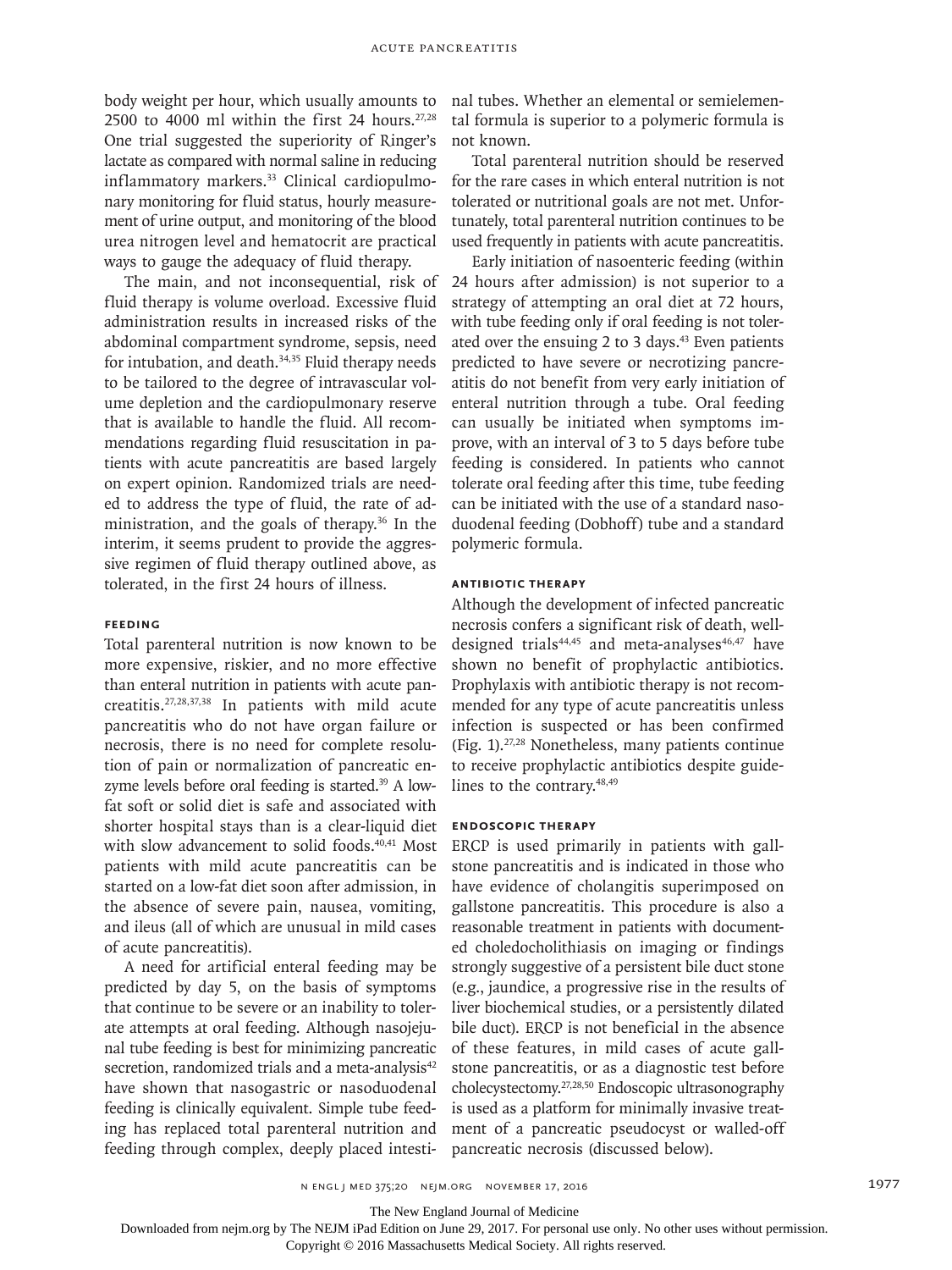**Treatment of Fluid Collections and Necrosis** Acute peripancreatic fluid collections (see the Supplementary Appendix) do not require therapy. Symptomatic pseudocysts are managed primarily with the use of endoscopic techniques, $51,52$ depending on local expertise.

Necrotizing pancreatitis includes pancreatic gland necrosis and peripancreatic fat necrosis.25,27,28,53 In the initial phases, the necrotic collection is a mix of semisolid and solid tissue. Over a period of 4 weeks or longer, the collection becomes more liquid and becomes encapsulated by a visible wall. At this point, the process is termed walled-off pancreatic necrosis.<sup>25</sup> Sterile necrosis does not require therapy except in the rare case of a collection that obstructs a nearby viscus (e.g., duodenal, bile duct, or gastric obstruction).

The development of infection in the necrotic collection is the main indication for therapy. Such infections are rare in the first 2 weeks of the illness. The infection is usually monomicrobial and can involve gram-negative rods, enterobacter species, or gram-positive organisms, including staphylococcus. Drug-resistant organisms are increasingly prevalent. The development of fever, leukocytosis, and increasing abdominal pain suggests infection of the necrotic tissue. A CT scan may reveal evidence of air bubbles in the necrotic cavity.

Therapy begins with the initiation of broadspectrum antibiotics that penetrate the necrotic tissue. Aspiration and culture of the collection are not required. In current practice, efforts are made to delay any invasive intervention for at least 4 weeks to allow for walling off of the necrotic collection — that is, demarcation of the boundary between necrotic and healthy tissue, softening and liquefaction of the contents, and formation of a mature wall around the collection. This delay makes drainage and débridement easier and reduces the risk of complications or death.54 Delayed intervention is possible in most patients whose condition remains reasonably stable, without the development of a progressive sepsis syndrome. In patients whose condition is not stable, the initial placement of a percutaneous drain in the collection is often enough to reduce sepsis and allow the 4-week delay to be continued.

Nearly 60% of patients with necrotizing pancreatitis can be treated noninvasively and will have a low risk of death.<sup>54,55</sup> For patients in whom infected necrosis develops, a step-up approach with a delay in definitive treatment is now standard. The step-up approach consists of antibiotic administration, percutaneous drainage as needed, and after a delay of several weeks, minimally invasive débridement, if required. This approach is superior to traditional open necrosectomy with respect to the risk of major complications or death,56 and approximately one third of patients treated with this approach will not require débridement. A number of minimally invasive techniques (e.g., percutaneous, endoscopic, laparoscopic, and retroperitoneal approaches<sup>56,57</sup>) are available to débride infected necrotic tissue in patients with walled-off pancreatic necrosis. A small proportion of patients with infected necrosis can be treated with antibiotics alone.57,58

### LONG-TERM CONSEQUENCES of Acute Pancreatitis

After acute pancreatitis, pancreatic exocrine and endocrine dysfunction develops in approximately 20 to 30% of patients and clear-cut chronic pancreatitis develops in one third to one half of those patients.2,59,60 Risk factors for the transition to recurrent attacks and chronic pancreatitis include the severity of the initial attack, the degree of pancreatic necrosis, and the cause of acute pancreatitis. In particular, long-term, heavy alcohol use as the cause and smoking as a cofactor dramatically increase the risk of a transition to chronic pancreatitis and reinforce the need for strong efforts to encourage abstinence.

## PREVENTION OF RELAPSE

Cholecystectomy prevents recurrent gallstone pancreatitis. A delay of cholecystectomy for more than a few weeks places the patient at a high (up to 30%) risk for relapse. $61,62$  Cholecystectomy performed during the initial hospitalization for mild pancreatitis due to gallstones reduces the rate of subsequent gallstone-related complications by almost 75%, as compared with cholecystectomy performed 25 to 30 days after discharge.<sup>63</sup> For patients with severe or necrotizing pancreatitis, cholecystectomy may be delayed in order to address other clinically significant conditions or provide time for the pancreatic inflammation to diminish, allowing for better operative exposure. For patients who are not considered to be candi-

The New England Journal of Medicine

Downloaded from nejm.org by The NEJM iPad Edition on June 29, 2017. For personal use only. No other uses without permission.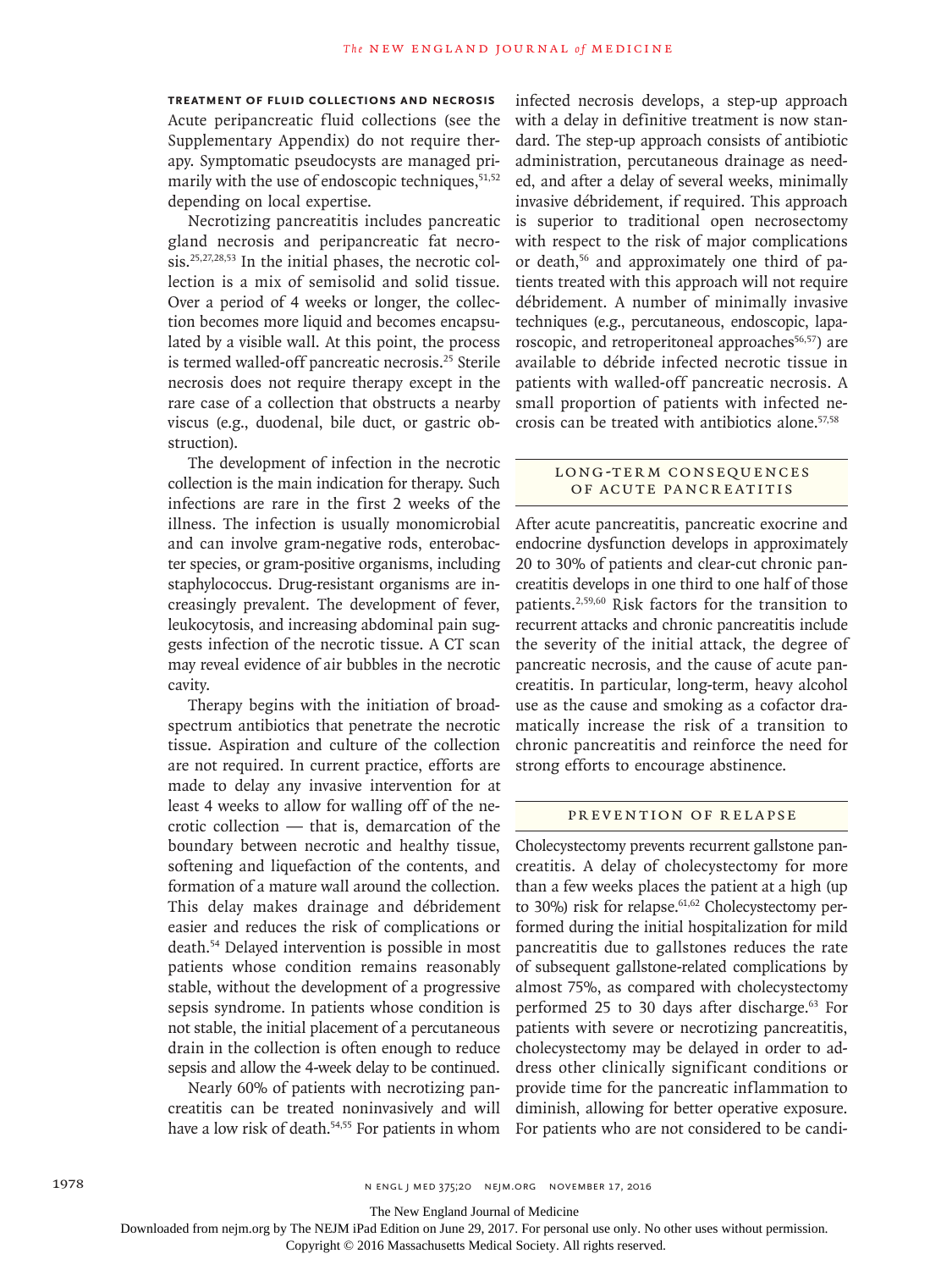dates for surgery, endoscopic biliary sphincterotomy will reduce (but not eliminate) the risk of recurrent biliary pancreatitis but may not reduce the risk of subsequent acute cholecystitis and biliary colic.<sup>64</sup>

Patients with alcohol-associated acute pancreatitis who continue to drink alcohol have a high risk of recurrent pancreatitis and, ultimately, chronic pancreatitis.<sup>2,65,66</sup> Half of such patients have a recurrence; the risk is markedly lower for those who are abstinent.<sup>66</sup> A structured, consistent intervention to encourage abstinence is effective at preventing relapse<sup>67</sup> but is often not used. Interventions directed at smoking cessation are also effective preventive measures, since both alcohol and smoking are common risk factors for pancreatitis.

Implicating a specific drug as a cause of acute pancreatitis is difficult, often incorrect, and potentially dangerous if the role of another drug is overlooked.11 In the absence of any alternative causes, withdrawing an implicated medication may prevent relapse.

Tight control of hyperlipidemia can prevent a relapse of pancreatitis caused by hypertriglyceridemia.68,69 Serum triglyceride levels will fall in the absence of oral intake of food and fluids. Thus, if it is unclear whether hyperlipidemia caused the acute attack, repeated measurements of blood triglyceride levels after discharge, while the patient is on a stable oral diet, can be informative.

Primary prevention of pancreatitis is possible

only in the case of pancreatitis caused by ERCP. ERCP should be avoided in patients who are not likely to benefit from it (e.g., those with suspected sphincter of Oddi dysfunction).<sup>3</sup> Preventive therapies can be used in patients at high risk for post-ERCP pancreatitis on the basis of demographic, clinical, or procedural factors.<sup>70</sup> Two moderately effective therapies are now available: temporary placement of pancreatic duct stents $71$ and pharmacologic prophylaxis with nonsteroidal antiinflammatory drugs<sup>72</sup> (Table 1).

## Conclusions

Acute pancreatitis is an increasingly common clinical problem. New approaches to fluid resuscitation, antibiotic use, nutritional support, and treatment of necrosis have changed management but have not yet been widely adopted. More effective prevention of post-ERCP pancreatitis is possible, and gallstone pancreatitis can be prevented with timely cholecystectomy. The management of acute pancreatitis should continue to improve, as new consensus definitions help to guide clinical research and, even more important, as large clinical consortia collaborate on randomized trials.

Dr. Swaroop Vege reports receiving consulting fees from Calci-Medica, Takeda, Bharat Serums and Vaccines, and Teva and fees for educational activities for residents and fellows from BCH Mumbai. No other potential conflict of interest relevant to this article was reported.

Disclosure forms provided by the authors are available with the full text of this article at NEJM.org.

#### **References**

**1.** Yadav D, Lowenfels AB. Trends in the epidemiology of the first attack of acute pancreatitis: a systematic review. Pancreas 2006;33:323-30.

**2.** Yadav D, Lowenfels AB. The epidemiology of pancreatitis and pancreatic cancer. Gastroenterology 2013;144:1252-61.

**3.** Cotton PB, Durkalski V, Romagnuolo J, et al. Effect of endoscopic sphincterotomy for suspected sphincter of Oddi dysfunction on pain-related disability following cholecystectomy: the EPISOD randomized clinical trial. JAMA 2014;311:2101-9.

**4.** Bertin C, Pelletier AL, Vullierme MP, et al. Pancreas divisum is not a cause of pancreatitis by itself but acts as a partner of genetic mutations. Am J Gastroenterol 2012;107:311-7.

**5.** DiMagno MJ, Dimagno EP. Pancreas divisum does not cause pancreatitis, but associates with CFTR mutations. Am J Gastroenterol 2012;107:318-20.

**6.** Coté GA, Imperiale TF, Schmidt SE, et al. Similar efficacies of biliary, with or without pancreatic, sphincterotomy in treatment of idiopathic recurrent acute pancreatitis. Gastroenterology 2012;143(6): 1502-1509.e1.

**7.** Coté GA, Yadav D, Slivka A, et al. Alcohol and smoking as risk factors in an epidemiology study of patients with chronic pancreatitis. Clin Gastroenterol Hepatol 2011;9:266-73.

**8.** Whitcomb DC, LaRusch J, Krasinskas AM, et al. Common genetic variants in the CLDN2 and PRSS1-PRSS2 loci alter risk for alcohol-related and sporadic pancreatitis. Nat Genet 2012;44:1349-54.

**9.** Apte MV, Pirola RC, Wilson JS. Mechanisms of alcoholic pancreatitis. J Gastroenterol Hepatol 2010;25:1816-26.

**10.** Phillip V, Huber W, Hagemes F, et al. Incidence of acute pancreatitis does not increase during Oktoberfest, but is higher than previously described in Germany. Clin Gastroenterol Hepatol 2011;9(11):995- 1000.e3.

**11.** Nitsche C, Maertin S, Scheiber J, Ritter CA, Lerch MM, Mayerle J. Drug-induced pancreatitis. Curr Gastroenterol Rep 2012; 14:131-8.

**12.** Forsmark CE. Incretins, diabetes, pancreatitis and pancreatic cancer: what the GI specialist needs to know. Pancreatology 2016;16:10-3.

**13.** Bertilsson S, Kalaitzakis E. Acute pancreatitis and use of pancreatitis-associated drugs: a 10-year population-based cohort study. Pancreas 2015;44:1096-104.

**14.** Whitcomb DC. Genetic risk factors for pancreatic disorders. Gastroenterology 2013;144:1292-302.

**15.** Sadr-Azodi O, Orsini N, Andrén-Sandberg Å, Wolk A. Abdominal and total adiposity and the risk of acute pancreatitis: a population-based prospective

n engl j med 375;20 nejm.org November 17, 2016 1979

The New England Journal of Medicine

Downloaded from nejm.org by The NEJM iPad Edition on June 29, 2017. For personal use only. No other uses without permission.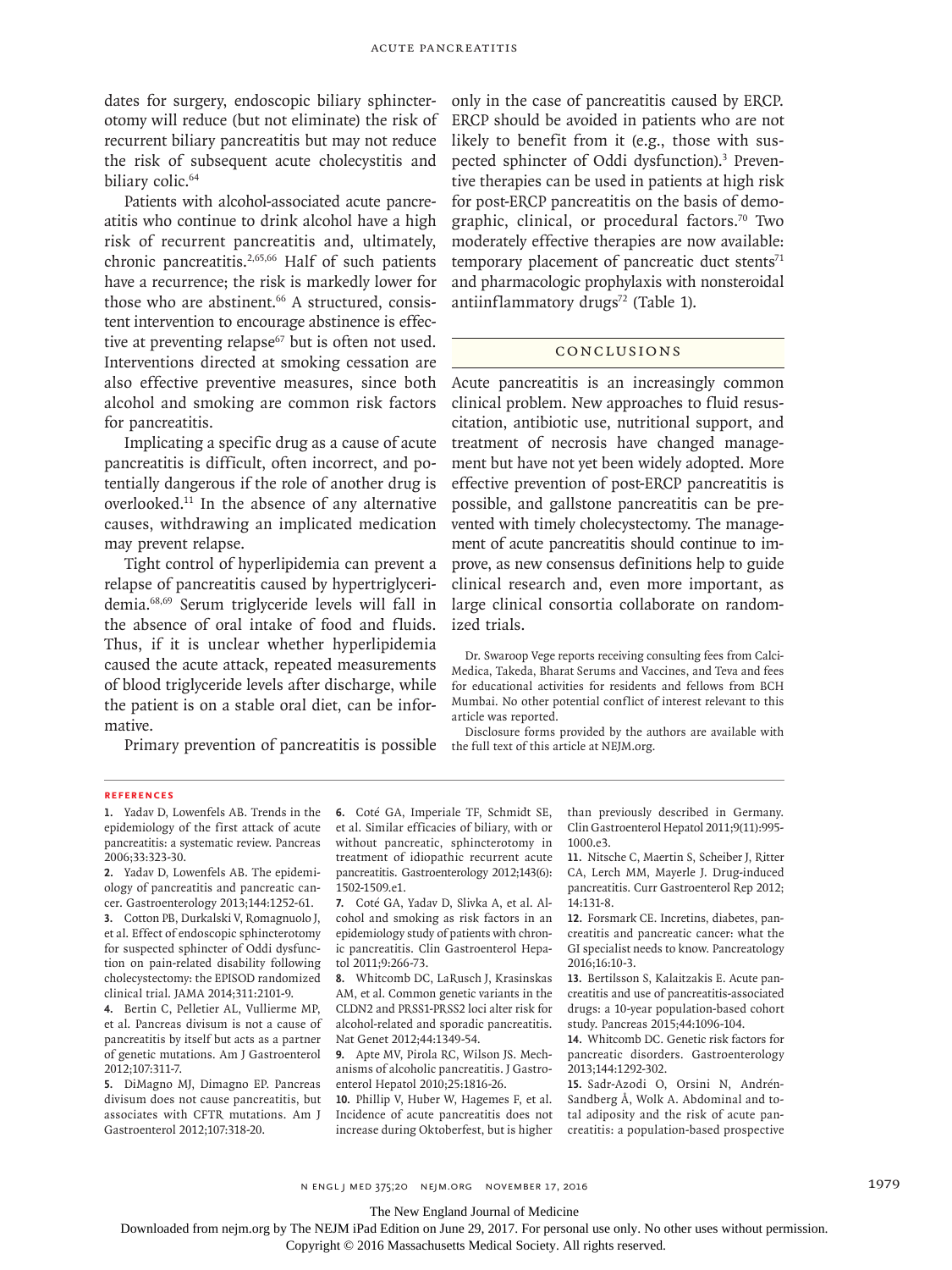cohort study. Am J Gastroenterol 2013; 108:133-9.

**16.** Hong S, Qiwen B, Ying J, Wei A, Chaoyang T. Body mass index and the risk and prognosis of acute pancreatitis: a metaanalysis. Eur J Gastroenterol Hepatol 2011; 23:1136-43.

**17.** Krishna SG, Hinton A, Oza V, et al. Morbid obesity is associated with adverse clinical outcomes in acute pancreatitis: a propensity-matched study. Am J Gastroenterol 2015;110:1608-19.

**18.** Andersen DK, Andren-Sandberg A, Duell EJ, et al. Pancreatitis-diabetes-pancreatic cancer: summary of an NIDDK-NCI workshop. Pancreas 2013;42:1227-37.

**19.** Peery AF, Crockett SD, Barritt AS, et al. Burden of gastrointestinal, liver, and pancreatic diseases in the United States. Gastroenterology 2015;149(7):1731-41.e1.

**20.** Hazra N, Gulliford M. Evaluating pancreatitis in primary care: a populationbased cohort study. Br J Gen Pract 2014; 64(622):e295-301.

**21.** Spanier B, Bruno MJ, Dijkgraaf MG. Incidence and mortality of acute and chronic pancreatitis in the Netherlands: a nationwide record-linked cohort study for the years 1995-2005. World J Gastroenterol 2013;19:3018-26.

**22.** Lindkvist B, Appelros S, Manjer J, Borgström A. Trends in incidence of acute pancreatitis in a Swedish population: is there really an increase? Clin Gastroenterol Hepatol 2004;2:831-7.

**23.** Pant C, Deshpande A, Olyaee M, et al. Epidemiology of acute pancreatitis in hospitalized children in the United States from 2000-2009. PLoS One 2014;9(5): e95552.

**24.** Wu BU, Johannes RS, Kurtz S, Banks PA. The impact of hospital-acquired infection on outcome in acute pancreatitis. Gastroenterology 2008;135:816-20.

**25.** Banks PA, Bollen TL, Dervenis C, et al. Classification of acute pancreatitis — 2012: revision of the Atlanta classification and definitions by international consensus. Gut 2013;62:102-11.

**26.** Dellinger EP, Forsmark CE, Layer P, et al. Determinant-based classification of acute pancreatitis severity: an international multidisciplinary consultation. Ann Surg 2012;256:875-80.

**27.** Tenner S, Baillie J, DeWitt J, Vege SS. American College of Gastroenterology guideline: management of acute pancreatitis. Am J Gastroenterol 2013;108:1400- 15.

**28.** Working Group IAP/APA Acute Pancreatitis Guidelines. IAP/APA evidencebased guidelines for the management of acute pancreatitis. Pancreatology 2013;13: Suppl 2:e1-15.

**29.** Mounzer R, Langmead CJ, Wu BU, et al. Comparison of existing clinical scoring systems to predict persistent organ failure in patients with acute pancreatitis. Gastroenterology 2012;142:1476-82.

**30.** Yang CJ, Chen J, Phillips AR, Windsor JA, Petrov MS. Predictors of severe and critical acute pancreatitis: a systematic review. Dig Liver Dis 2014;46:446-51.

**31.** Gardner TB, Vege SS, Chari ST, et al. Faster rate of initial fluid resuscitation in severe acute pancreatitis diminishes inhospital mortality. Pancreatology 2009;9: 770-6.

**32.** Gardner TB, Vege SS, Pearson RK, Chari ST. Fluid resuscitation in acute pancreatitis. Clin Gastroenterol Hepatol 2008; 6:1070-6.

**33.** Wu BU, Hwang JQ, Gardner TH, et al. Lactated Ringer's solution reduces systemic inflammation compared with saline in patients with acute pancreatitis. Clin Gastroenterol Hepatol 2011;9(8):710-717.e1.

**34.** Mole DJ, Hall A, McKeown D, Garden OJ, Parks RW. Detailed fluid resuscitation profiles in patients with severe acute pancreatitis. HPB (Oxford) 2011;13:51-8.

**35.** Mao EQ, Tang YQ, Fei J, et al. Fluid therapy for severe acute pancreatitis in acute response stage. Chin Med J (Engl) 2009;122:169-73.

**36.** Haydock MD, Mittal A, Wilms HR, Phillips A, Petrov MS, Windsor JA. Fluid therapy in acute pancreatitis: anybody's guess. Ann Surg 2013;257:182-8.

**37.** Al-Omran M, Albalawi ZH, Tashkandi MF, Al-Ansary LA. Enteral versus parenteral nutrition for acute pancreatitis. Cochrane Database Syst Rev 2010;1:CD002837.

**38.** Yi F, Ge L, Zhao J, et al. Meta-analysis: total parenteral nutrition versus total enteral nutrition in predicted severe acute pancreatitis. Intern Med 2012;51:523-30. **39.** Eckerwall GE, Tingstedt BB, Bergenzaun PE, Andersson RG. Immediate oral feeding in patients with mild acute pancreatitis is safe and may accelerate recovery — a randomized clinical study. Clin Nutr 2007;26:758-63.

**40.** Jacobson BC, Vander Vliet MB, Hughes MD, Maurer R, McManus K, Banks PA. A prospective, randomized trial of clear liquids versus low-fat solid diet as the initial meal in mild acute pancreatitis. Clin Gastroenterol Hepatol 2007;5:946-51.

**41.** Teich N, Aghdassi A, Fischer J, et al. Optimal timing of oral refeeding in mild acute pancreatitis: results of an open randomized multicenter trial. Pancreas 2010; 39:1088-92.

**42.** Chang YS, Fu HQ, Xiao YM, Liu JC. Nasogastric or nasojejunal feeding in predicted severe acute pancreatitis: a metaanalysis. Crit Care 2013;17:R118.

**43.** Bakker OJ, van Brunschot S, van Santvoort HC, et al. Early versus on-demand nasoenteric tube feeding in acute pancreatitis. N Engl J Med 2014;371:1983-93.

**44.** Isenmann R, Rünzi M, Kron M, et al. Prophylactic antibiotic treatment in patients with predicted severe acute pancreatitis: a placebo-controlled, double-blind trial. Gastroenterology 2004;126:997-1004.

**45.** Dellinger EP, Tellado JM, Soto NE, et al.

Early antibiotic treatment for severe acute necrotizing pancreatitis: a randomized, double-blind, placebo-controlled study. Ann Surg 2007;245:674-83.

**46.** Lim CL, Lee W, Liew YX, Tang SS, Chlebicki MP, Kwa AL. Role of antibiotic prophylaxis in necrotizing pancreatitis: a meta-analysis. J Gastrointest Surg 2015; 19:480-91.

**47.** Villatoro E, Mulla M, Larvin M. Antibiotic therapy for prophylaxis against infection of pancreatic necrosis in acute pancreatitis. Cochrane Database Syst Rev 2010;5:CD002941.

**48.** Vlada AC, Schmit B, Perry A, Trevino JG, Behrns KE, Hughes SJ. Failure to follow evidence-based best practice guidelines in the treatment of severe acute pancreatitis. HPB (Oxford) 2013;15:822-7.

**49.** Sun E, Tharakan M, Kapoor S, et al. Poor compliance with ACG guidelines for nutrition and antibiotics in the management of acute pancreatitis: a North American survey of gastrointestinal specialists and primary care physicians. JOP 2013;14: 221-7.

**50.** Tse F, Yuan Y. Early routine endoscopic retrograde cholangiopancreatography strategy versus early conservative management strategy in acute gallstone pancreatitis. Cochrane Database Syst Rev 2012;5: CD009779.

**51.** Varadarajulu S, Bang JY, Sutton BS, Trevino JM, Christein JD, Wilcox CM. Equal efficacy of endoscopic and surgical cystogastrostomy for pancreatic pseudocyst drainage in a randomized trial. Gastroenterology 2013;145(3):583-90.e1.

**52.** Law R, Baron TH. Endoscopic management of pancreatic pseudocysts and necrosis. Expert Rev Gastroenterol Hepatol 2015;9:167-75.

**53.** Bakker OJ, van Santvoort H, Besselink MG, et al. Extrapancreatic necrosis without pancreatic parenchymal necrosis: a separate entity in necrotising pancreatitis? Gut 2013;62:1475-80.

**54.** van Santvoort HC, Bakker OJ, Bollen TL, et al. A conservative and minimally invasive approach to necrotizing pancreatitis improves outcome. Gastroenterology 2011;141:1254-63.

**55.** Freeman ML, Werner J, van Santvoort HC, et al. Interventions for necrotizing pancreatitis: summary of a multidisciplinary consensus conference. Pancreas 2012;41:1176-94.

**56.** van Santvoort HC, Besselink MG, Bakker OJ, et al. A step-up approach or open necrosectomy for necrotizing pancreatitis. N Engl J Med 2010;362:1491-502. **57.** Bakker OJ, van Santvoort HC, van Brunschot S, et al. Endoscopic transgastric vs surgical necrosectomy for infected necrotizing pancreatitis: a randomized trial. JAMA 2012;307:1053-61.

**58.** Mouli VP, Sreenivas V, Garg PK. Efficacy of conservative treatment, without necrosectomy, for infected pancreatic necro-

1980 **n engl j med 375;20 NEMGL j med 375;20 NEJM.ORG NOVEMBER 17, 2016** 

The New England Journal of Medicine

Downloaded from nejm.org by The NEJM iPad Edition on June 29, 2017. For personal use only. No other uses without permission.